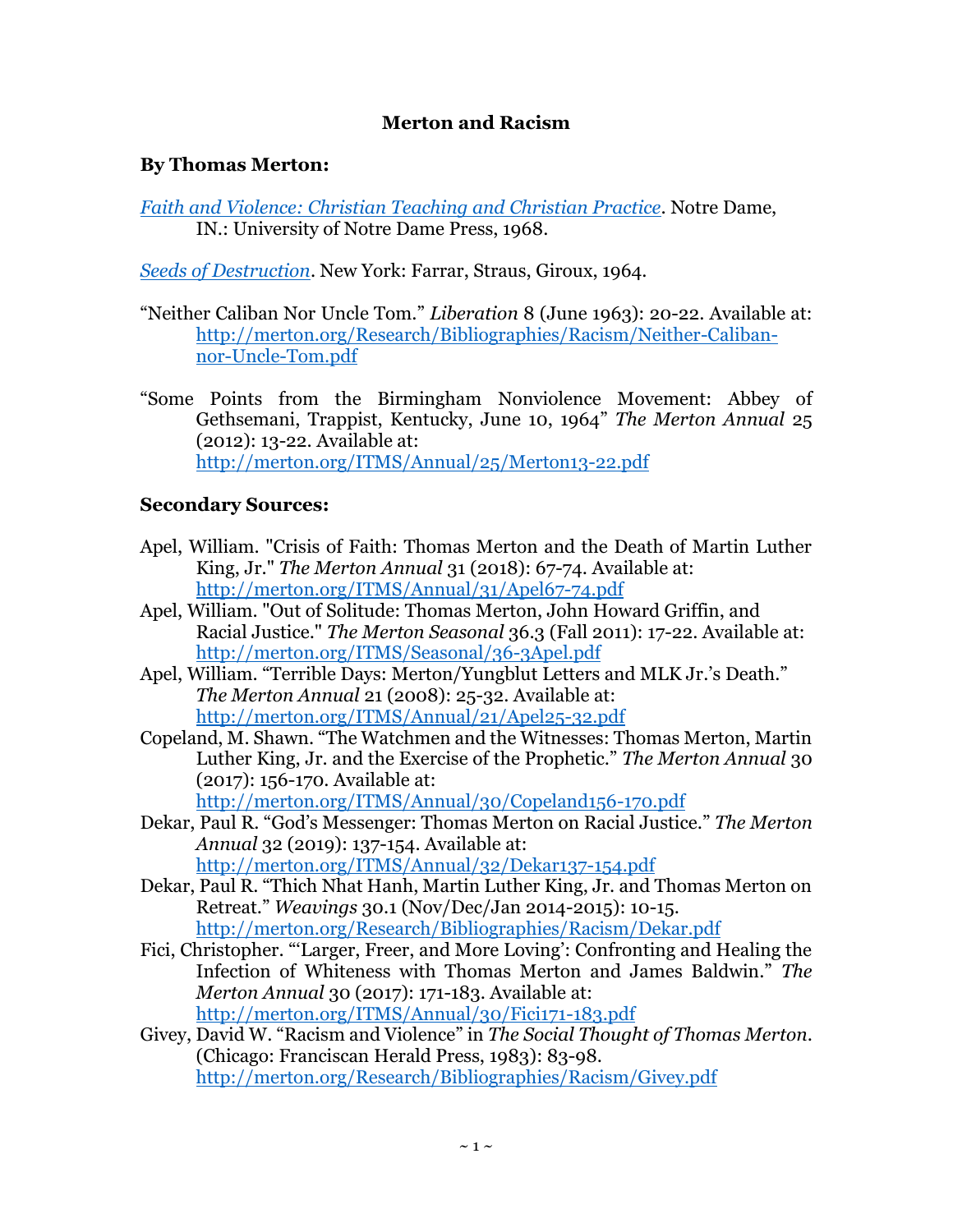- Golemboski, David. "The Familiar Perspectives of American History: Thomas Merton on Black and Indigenous Oppression in the United States." *The Merton Annual* 31 (2018): 113-127. Available at: <http://merton.org/ITMS/Annual/31/Golemboski113-127.pdf>
- Goodson, Bill. "Jonathan Daniels and Thomas Merton: A Meditation." *The Merton Seasonal* 30.2 (Summer 2005): 24-28. Available at: <http://merton.org/ITMS/Seasonal/30/30-2Goodson.pdf>
- Goodwin-O'Neal, Beth. "The Relevance of Thomas Merton's Ideas on Racism to Race Relations in Australia." *Tjurunga: An Australasian Benedictine Review* 54 (May 1998): 83-97. Available at:

<http://merton.org/Research/Bibliographies/Racism/Goodwin-ONeal.pdf>

- Grudzen, Gerald "Martin Luther King and Thomas Merton: Prophets of World Peace." *Across the Rim of Chaos: Thomas Merton's Prophetic Vision* edited by Angus Stuart. (Radstock: TMS-GBI, 2005): 114-128. Available at: <http://www.thomasmertonsociety.org/Chaos/Grudzen.pdf>
- Hillis, Gregory K. "Letters to a Black Catholic Priest: Thomas Merton, Fr. August Thompson and the Civil Rights Movement." *The Merton Annual* 32 (2019): 114-136. Available at: [http://merton.org/ITMS/Annual/32/Hillis114-](http://merton.org/ITMS/Annual/32/Hillis114-136.pdf) [136.pdf](http://merton.org/ITMS/Annual/32/Hillis114-136.pdf)
- Hillis, Gregory K. "Merton the Opponent of Racism" in *Man of Dialogue: Thomas Merton's Catholic Vision*. (Collegeville, MN.: Liturgical Press, 2021): 169- 201.
- Horan, Daniel P, OFM. "Martin, Malcolm and Merton: The Work for Racial Justice and the Responsibility of Catholic Spirituality." *The Merton Seasonal* 44.1 (Spring 2019): 3-12. Available at: <http://merton.org/ITMS/Seasonal/44/44-1Horan.pdf>
- Horan, Daniel P. OFM. "Racism Is a White Problem: Thomas Merton, Whiteness and Racial Justice." *The Merton Annual* 33 (2020): 63-82. Available at: <http://merton.org/ITMS/Annual/33/Horan63-82.pdf>
- Horan, Daniel P. OFM. "A Spirituality of Resistance: Thomas Merton on the Violence of Structural Racism in America" in *American Catholicism in the 21st Century: Crossroads, Crisis, or Renewal?* edited by Peters and Rademacher. (Maryknoll, NY.: Orbis Books, 2017): 189-200.
- Kaplan, Edward K. "Incarcerated Prophets: Crisis Letters of Thomas Merton and Martin Luther King, Jr." *The Merton Seasonal* 33.2 (Summer 2008): 22- 26. Available at:<http://merton.org/ITMS/Seasonal/33/33-2Kaplan.pdf>
- Kilcourse, George. "Thomas Merton and the Civil Rights Struggle." *Courier Journal* (January 21st, 2016). Available at: [http://www.courier](http://www.courier-journal.com/story/opinion/2016/01/20/thomas-merton-and-civil-rights-struggle/79062938/)[journal.com/story/opinion/2016/01/20/thomas-merton-and-civil-rights](http://www.courier-journal.com/story/opinion/2016/01/20/thomas-merton-and-civil-rights-struggle/79062938/)[struggle/79062938/](http://www.courier-journal.com/story/opinion/2016/01/20/thomas-merton-and-civil-rights-struggle/79062938/)
- Kilcourse, George A. *"*Thomas Merton and Racism: *'*Letters to a White Liberal*'* Reconsidered.*" Your Heart is My Hermitage* (1996): 155-162. Available at: <http://www.thomasmertonsociety.org/Heart/kilcour.htm>
- Lootens, Dominiek. "Thomas Merton and Septima Clark on the Civil Rights Movement and Adult Education" in *Open to the Full Dimension: Thomas Merton, Practical Theology and Pastoral Practice*. (Eugene, OR.: Wipf & Stock, 2022): 76-87.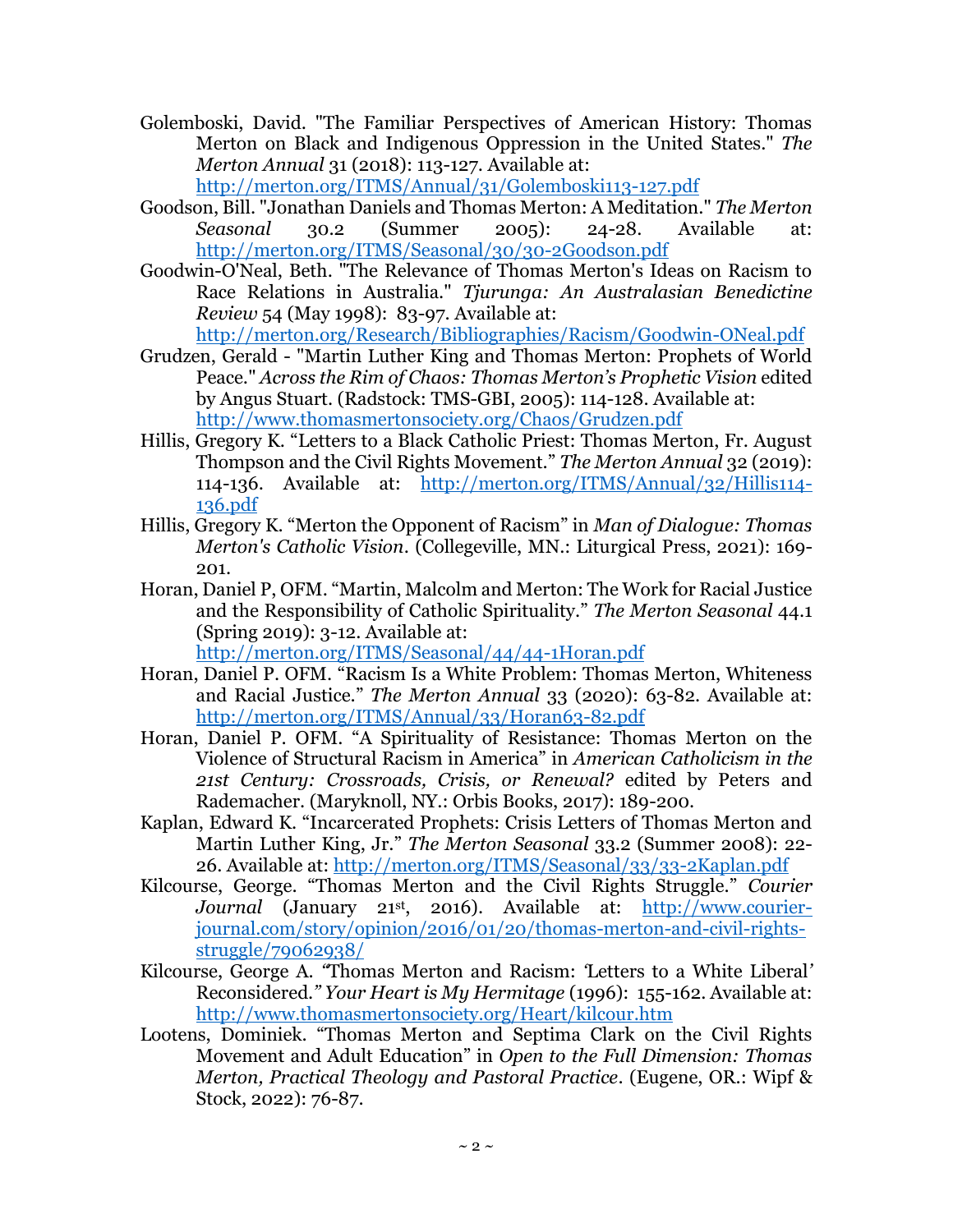- Lynch, Liam. "Contemplative Cosmopolitanism: Thomas Merton's Response to Xenophobia." *The Merton Annual* 32 (2019): 170-182. Available at: <http://merton.org/ITMS/Annual/32/Lynch170-182.pdf>
- Mapamula, Farai. "From Birmingham, Alabama to Birmingham, UK." *The Merton Journal* 26.1 (Easter 2019): 34-42. Available at:

<http://www.thomasmertonsociety.org/Journal/26/26-1Mapamula.pdf>

- McGregor, Michael N. "The Persistence of Harlem in the Life and Legacy of Thomas Merton." *The Merton Annual* 29 (2016): 90-98. Available at: <http://merton.org/ITMS/Annual/29/McGregor90-98.pdf>
- Mikulich, Alex. "Merton's Letter A Call For White Atonement." *National Catholic Reporter* 49.7 (January 18-31, 2013): 15-16. Available at: <http://merton.org/Papers/Mikulich-NCR-Jan-2013.pdf>
- O'Connell, Patrick F. "Civil Rights Movement" and "Racism" in *The Thomas Merton Encyclopedia* by William H. Shannon, Christine M. Bochen and Patrick F. O'Connell. (Maryknoll, NY.: Orbis, 2002): 60-62 and 377-79. Available at: [http://merton.org/Research/Bibliographies/Racism/Civil-](http://merton.org/Research/Bibliographies/Racism/Civil-Rights-Movement-TME.pdf)[Rights-Movement-TME.pdf](http://merton.org/Research/Bibliographies/Racism/Civil-Rights-Movement-TME.pdf) and <http://merton.org/Research/Bibliographies/Racism/Racism-TME.pdf>
- O'Connell, Patrick F. "Eight Freedom Songs: Merton's Sequence of Liberation." *The Merton Annual* 7 (1994): 87-128. Available at: <http://merton.org/ITMS/Annual/07/OConnell87-128.pdf>
- O'Connell, Patrick. "Thomas Merton's Civil Rights Poetry." *Across the Rim of Chaos: Thomas Merton's Prophetic Vision* edited by Angus Stuart. (Radstock: TMS-GBI, 2005): 89-113. Available at: <http://www.thomasmertonsociety.org/Chaos/OConnell.pdf>
- Oyer, Gordon. "Reaching Across the Racial Divide" in *Signs of Hope: Thomas Merton's Letters on Peace, Race, and Ecology*. (Maryknoll, NY.: Orbis Books, 2021): 115-201.
- Oyer, Gordon. "Thomas Merton's Path toward Writing on Racial Concerns." *The Merton Annual* 34 (2021): 54-77. Available at: <http://merton.org/ITMS/Annual/34/Oyer54-77.pdf>
- Pearson, Paul M. "'Give Them Poetry, Poetry, Poetry' The Donald Allchin Memorial Address. *The Merton Journal* 19.2 (Advent 2012): 8-17. Available at:<http://www.thomasmertonsociety.org/Journal/19/19-2Pearson.pdf>
- Pearson, Paul M. "A Voice for Racial Justice." *The Merton Seasonal* 40.1 (Spring 2015): 46-47. Available at: [http://merton.org/ITMS/Seasonal/40/40-](http://merton.org/ITMS/Seasonal/40/40-1Pearson.pdf) [1Pearson.pdf](http://merton.org/ITMS/Seasonal/40/40-1Pearson.pdf)
- Pearson, Paul M. "Wide Open to Heaven and Earth: Contemplation, Community, Culture: Presidential Address – ITMS Tenth General Meeting." *The Merton Seasonal* 32.3 (Fall 2007): 3-10. Available at:

<http://www.merton.org/ITMS/Seasonal/2007PresidentialAddress.pdf>

- Pramuk, Christopher. "Streets" in *Hope Sings, So Beautiful: Graced Encounters Across the Color Line*. (Collegeville, Minnesota: Liturgical Press, 2013): 87- 102.
- Pramuk, Christopher. "'The Street Is for Celebration': Racial Consciousness and the Eclipse of Childhood in America's Cities." *The Merton Annual* 25 (2012): 91-103. Available at: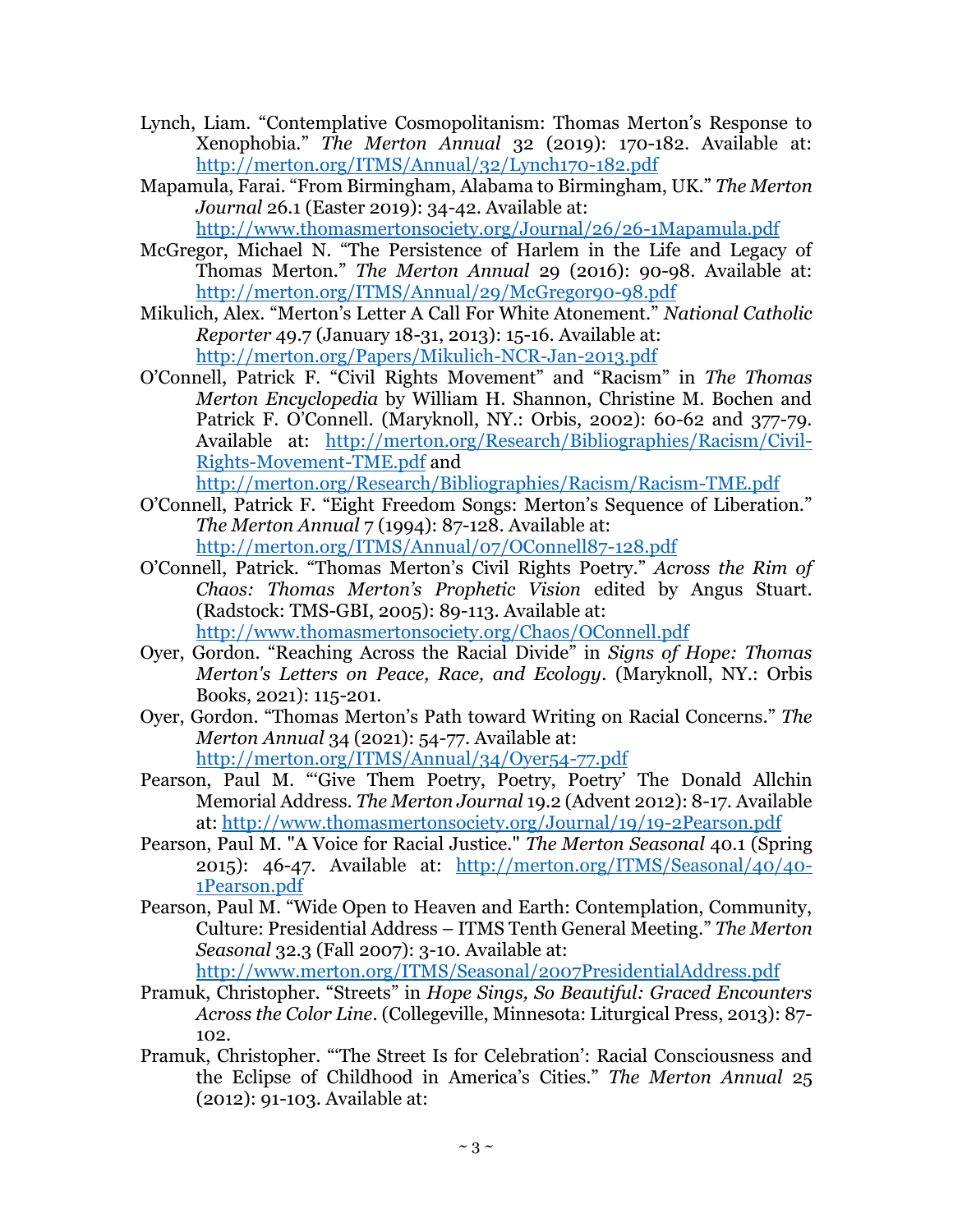http://merton.org/ITMS/Annual/25/Pramuk91-103.pdf

- Raboteau*,* Albert J. *"*A Hidden Wholeness: Thomas Merton and Martin Luther King*,* Jr*,"* in *A Fire in the Bones: Reflections on African-American Religious History*. Boston: Beacon Press*,* 1995.
- Raboteau*,* Albert J. *"*A Hidden Wholeness: Thomas Merton and Martin Luther King*,* Jr*," Spirituality Today* 40 Supplement (Winter 1988): 80-95. Available at: http://merton.org/Papers/Raboteau-Hidden-Wholenes.pdf
- Raboteau*,* Albert J. "Thomas Merton and Racial Reconcilliation." *The Merton Annual* 21 (2008): 13-24. Available at: http://merton.org/ITMS/Annual/21/Raboteau13-24.pdf
- Scott, Sophfronia. "I Want to Walk to Thomas Merton About Race: Merton has Been My Spiritual Companion, but as a Black Woman, I Have Questions for Him." *The Christian Century* (2021). Available online at: https://www.christiancentury.org/article/first-person/i-want-talkthomas-merton-about-race
- Serran-Pagan y Fuentes, Cristóbal. "Builders of the Kingdom of Heaven on Earth: The Transforming Power of Agape Love in King and Merton." *The Merton Seasonal* 32.4 (Winter 2007): 3-11. Available at: http://merton.org/ITMS/Seasonal/32/32-4Serran-Pagan.pdf
- Spencer, Thomas T. "'They Were Mine and I Theirs': The Shared Vision of Humanity of Thomas Merton and Richard Wright." *The Merton Seasonal* 47.1 (Spring 2022): 14-18. Available at:
	- http://merton.org/ITMS/Seasonal/47/47-1Spencer.pdf
- Twomey*,* Gerald S. *"*Thomas Merton and the Struggle for Racial Justice.*" Cistercian Studies* 13 (1978): 200-215. (Also in: *Thomas Merton: Prophet in the Belly of a Paradox*.) http://merton.org/Research/Bibliographies/Racism/Twomey.pdf

# **Thomas Merton Black History Month Lectures**

- Braxton, Edward K. "Thomas Merton, the Catholic Church, and the Racial Divide in the United States." Louisville, KY., 2018. (Taped live February 21, 2018 at Bellarmine University, Louisville, KY.) Available at: http://merton.org/Research/AV/TMBHM/Braxton-2018.mp3
- Copeland, M. Shawn. "The Wound and the Witness: Merton and King and the Exercise of the Prophetic." Louisville, KY., 2013. (Taped live February 26, 2013 at Bellarmine University, Louisville, KY.) Available at: http://merton.org/Research/AV/TMBHM/Copeland.mp3
- Harding, Vincent. "The Struggle for Freedom: Thomas Merton, Civil Rights and Democracy." Louisville, KY., 2007. (Taped live February 22, 2007 at Bellarmine University, Louisville, KY.) Available at: http://merton.org/Research/AV/TMBHM/Harding-2007.mp3
- Horan, Daniel P., OFM. "Racism is a White Problem: Thomas Merton, Whiteness, and Racial Justice." Louisville, KY.: 2019. (Taped live February 20, 2019 at Bellarmine University, Louisville, KY.) Available at: http://merton.org/Research/AV/TMBHM/Horan-2019.mp3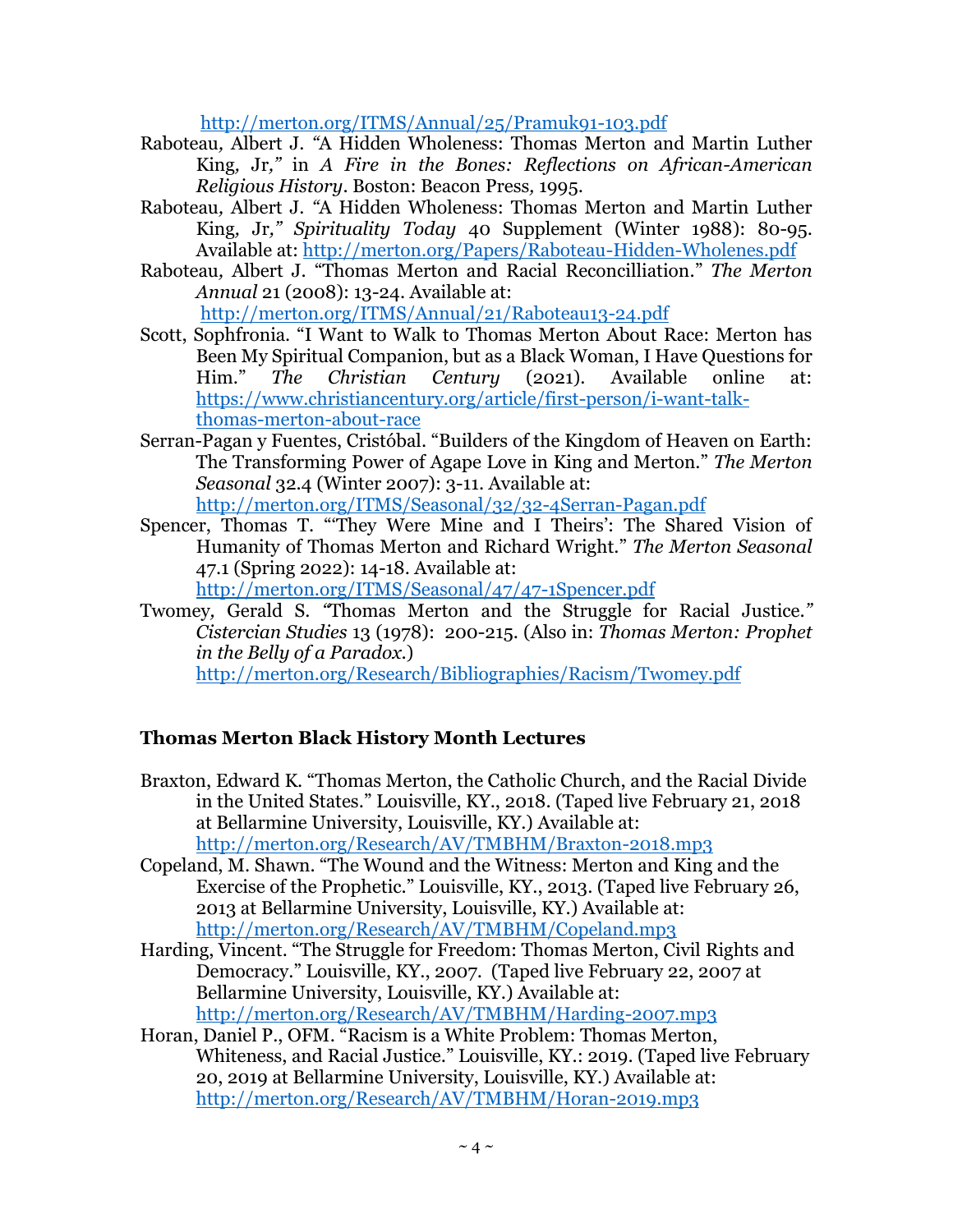- Massingale, Bryan N. "Engaging Racism: Thomas Merton, the Church and the Ongoing Quest for Justice." Louisville, KY., 2010. (Taped live February 22, 2010 at Bellarmine University, Louisville, KY.) Available at: http://merton.org/Research/AV/TMBHM/Massingale2010.mp3
- Mikulich, Alexander. "Thomas Merton's Seeds of Black Liberation and White Redemption: A New Opportunity?" Louisville, KY., 2015, (Taped live February 25, 2015 at Bellarmine University, Louisville, KY.) Available at: http://merton.org/Research/AV/TMBHM/Mikulich-2015.mp3
- Pramuk, Christopher. "'Lead Me, Guide Me': The Gift of Black Catholics to the Universal Church." Louisville, KY., 2021. (Taped live February 21, 2021 at Bellarmine University, Louisville, KY.) Audio available at: http://merton.org/Research/AV/TMBHM/Pramuk-2021.mp3

Video available at: http://merton.org/Events/TMBHM15.aspx

Scott, Sophfronia. "Uncovering a Hidden Wholeness: The Essence of Unity & Thomas Merton's Hope for the Human Race." Louisville, KY., 2022. (Taped live February 22, 2022 at Bellarmine University, Louisville, KY.) Available at: http://merton.org/Research/AV/TMBHM/Scott-2022.mp3

# **Online Recordings:**

- Horan, Daniel P., OFM. "Thomas Merton and Black Lives Matter: Spirituality and Racial Justice for Our Time." (Webinar recorded September 8, 2020) Available at: https://www.youtube.com/watch?v=Yh0Cci2h-EQ
- Jackson, Phil. "On Thomas Merton's Letters to a White Liberal." Available at: https://www.trinitywallstreet.org/education/mlk-jr-epistles-andprophets#merton
- Pearson, Anne R. "Thomas Merton, BLM, and White Passivity." Louisville, KY." TEDxBellarmineU, February 6, 2021. Available at: https://www.youtube.com/watch?v=2fFwi3T5xMU
- Pramuk, Christopher. "Thomas Merton and Race." Louisville, KY., 2015. Available at: https://www.youtube.com/watch?v=GHOd5bke3U4
- Pynkoski, Paul. "Merton on Race: Prophecy, Repentance, Encounter." Available at: https://soundcloud.com/paul-pynkoski/merton-on-race-prophecyrepentance-encounter

# **Unpublished:**

- Adams, Robert Patrick. "The Notion of Authority in the Thought of Thomas Merton with Special Emphasis on Racism and War." doctoral (St. Mary's Seminary & University, Emmitsburg, Maryland, 1989).
- Kaerts, Myriam. "Geweldloosheid, Oorlog en Racisme de Christelijke van Thomas Merton." master's (Katholieke Universiteit Leuven, Leuven, Belgium, 1990).